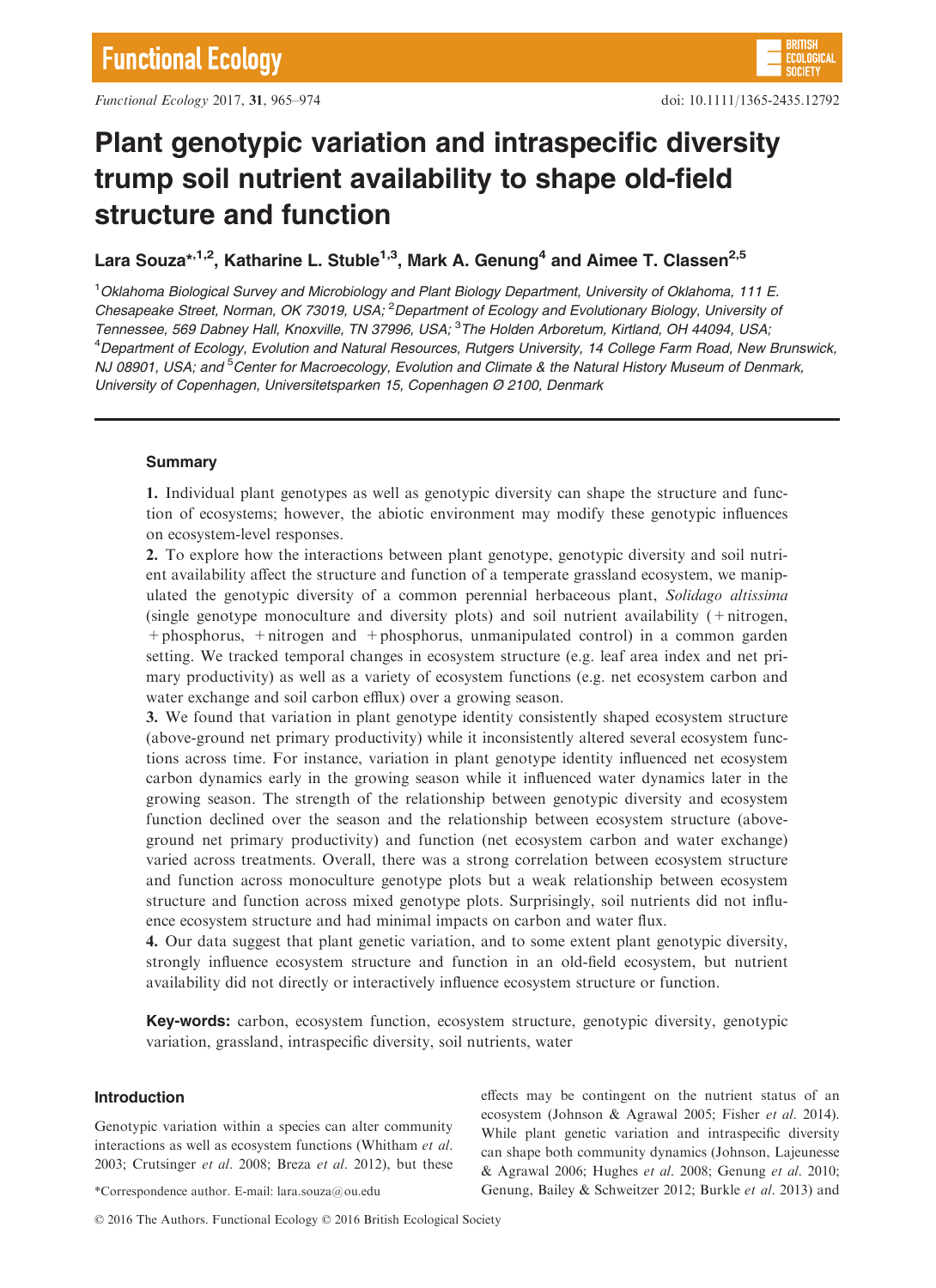ecosystem structure (Crutsinger et al. 2006), the degree to which genotypic variation and genotypic diversity scale up to influence larger ecosystem fluxes of carbon  $(CO<sub>2</sub>)$  and water  $(H<sub>2</sub>O)$  is less clear (but, see Breza *et al.* 2012). In part, these linkages are driven by the potential for plant traits to alter ecosystem function (Breza et al. 2012). For example, Breza et al. (2012) documented Solidago altissima genotypes with higher specific leaf area, stem height and diameter, as well as higher inflorescence mass to exhibit greater above-ground net primary productivity and ecosystem functions such as GEE and NEE.

Similarly, species richness in a community is positively correlated with net primary productivity, leaf area index (Tilman, Wedin & Knops 1996; Hughes et al. 2008) and net ecosystem exchange (Wilsey & Polley 2004). The positive correlation between ecosystem function and interspecific diversity is likely driven by trait divergence among species that allow for niche differentiation (Hooper et al. 2005; Cardinale et al. 2012). Trait divergence among species and genotypes can lead to greater niche partitioning, enhanced resource utilization, reduced interspecific competition and, ultimately, may alter ecosystem carbon and water dynamics. Ecosystem nutrient status can also significantly influence plant trait expression and ecosystem function (Treseder & Vitousek 2001; Madritch, Donaldson & Lindroth 2006) and may negate or reduce the influence of genotype on these processes. Further, carbon and water dynamics are influenced by plant traits as well as by ecosystem properties such as nutrient availability. For instance, nutrient availability will likely promote an increase in mean trait values of shoot and root traits (e.g. foliar vs. root production), generating greater productivity and thus altering carbon and water dynamics (De Deyn, Cornelissen & Bardgett 2008, Diaz et al. 2016).

Clearly, plant genotype, plant genotypic diversity and nutrient availability are important drivers of plant trait expression and ecosystem net primarily productivity, but less is known about how these drivers may interact to alter larger scale ecosystem carbon and water dynamics. In addition, environmental context, including seasonality and nutrient availability, will influence genotypic variation and diversity effects on ecosystem structure and function. Factors including nutrient availability as well as seasonality are likely to dictate which genotypes are most successful, the relative divergence in traits among genotypes and ultimately the importance of intraspecific diversity.

We explored how ecosystem nutrient status, variation in genotypic identity and genotypic diversity altered the carbon and water dynamics of a dominant old-field plant, Solidago altissima. We manipulated soil nutrient availability (control, nitrogen addition, phosphorus addition, nitrogen + phosphorus addition), Solidago genotypic identity (75 total Solidago genotype monoculture plots representing 10 Solidago genotypes, with each monoculture plot containing six individuals belonging to the same genotype) and Solidago genotypic diversity (12 total Solidago mixture plots each containing six

individuals belonging to different genotypes). Specifically, we asked whether plant genotype, intraspecific diversity and soil nutrient availability act independently or interdependently to affect ecosystem structure, ultimately scaling to influence function by altering ecosystem carbon and water fluxes.

## Materials and methods

#### STUDY SYSTEM

Solidago altissima, tall goldenrod, is a well-studied (Maddox & Root 1987; Wise & Abrahamson 2008) and common old-field species in the eastern USA (Semple & Cook 2006; Souza, Weltzin & Sanders 2011). The species' range extends from Florida northward to Quebec and westward to California (USDA Plants Database). In old fields in eastern Tennessee, S. altissima can constitute over 47% of the above-ground biomass (L. Souza, unpublished data). Solidago altissima populations spread locally by rhizomes, creating patches, which can consist of clones of a single genotype (monocultures) or multiple genotypes (Gross & Werner 1983; Halverson et al. 2008). Previous work in this ecosystem found that intraspecific variation in S. altissima at the individual level can influence ecosystem functions (Souza et al. 2011b) with litter decomposition rates among S. altissima genotypes varying by 50% (Crutsinger, Sanders & Classen 2009) and southern and northern populations varying by twofold in net ecosystem  $CO<sub>2</sub>$  exchange (Breza et al. 2012; and see Lojewski et al. 2012 for genetic based influences on ANPP and soil  $CO<sub>2</sub>$  efflux). Finally, intraspecific variation and diversity influence ecosystem structure (ANPP) and community dynamics (Crutsinger et al. 2006), yet scaling the effects of intraspecific diversity to the level of ecosystem function has not yet been explored.

## PLANT GENOTYPE COLLECTION AND EXPERIMENTAL ESTABLISHMENT

We sampled genotypes from 17 old-field communities located in Eastern Tennessee, USA  $(35^{\circ}54'12''$  N,  $84^{\circ}20'22''$  W) and identified twenty distinct patches of S. altissima, spaced 50–150 m apart in March 2009. Sampled old-field communities had similar soil types and land-use histories (Souza et al. 2011a). From each of these patches, we excavated the rhizomes from a single ramet of S. altissima to ensure the collection of 20 individual genotypes (Crutsinger et al. 2006). Each rhizome was divided into 3 cm pieces and transplanted into flats containing sterilized potting soil and root stimulator (Roots 2; Roots Inc., OSIA Independence, MO, USA). Plants were grown in a greenhouse (at 25 °C) and were watered and fertilized as needed for 12 weeks.

In June of 2009, three randomly selected ramets of a single genotype were transplanted into 76-L pots in the field. Each of the 20 genotypes was planted in two to four of these monoculture pots for a total of 48 monocultures. Pots were located within a fenced (to exclude deer) common garden at the University of Tennessee Institute of Agriculture  $(35^{\circ}53'47.84'' \text{ N}, 83^{\circ}57'22.86'' \text{ W})$ . From May to August of 2009, we quantified morphological traits (leaf width, leaf length, inter node length, stem height, stem diameter), physiological traits (specific leaf area), reproductive traits (first day flowering, flowering duration, inflorescence mass) and herbivory traits (aphid density, per cent leaf damage) for all genotypes. We targeted the selected plant functional traits because they are associated with plant performance, are commonly measured and thus relatable to other studies and ultimately influence ecosystem carbon and water dynamics (Cornelissen et al. 2003; Kattge et al. 2011).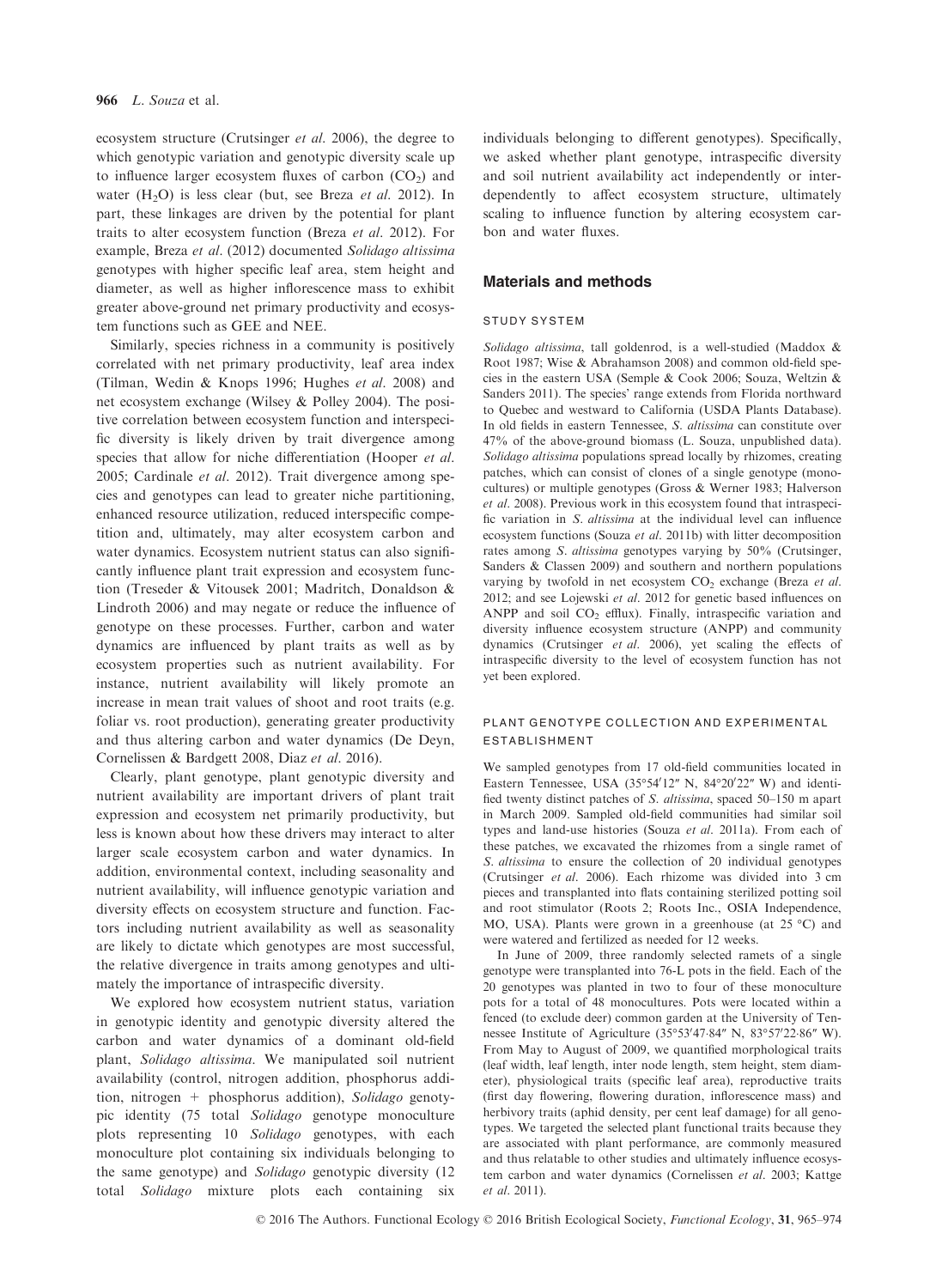#### EXPERIMENTAL DESIGN

To select the genotypes used in the field experiment, we performed a principal component analysis that included all of the plant traits (e.g. morphological, physiological, reproductive, herbivory) measured among the 20 S. *altissima* genotypes in the summer of 2009. We selected the 10 genotypes that maximized trait variance across the first two principal component axes (see Burkle et al. 2013 for further trait information for each of the genotypes) for use in the field experiment.

In June of 2010, we established a common garden experiment where we manipulated genotypic diversity and soil nutrients in a completely randomized plot design. Clones for each plant of the chosen genotypes were collected from monoculture pots described in the previous section. Each experimental plot was  $1 \text{ m}^2$  with a 1.5 m buffer between plots. Each 1  $m^2$  plot was lined with 12-mil heavy plastic buried 36 cm into the soil profile to inhibit rhizome connections among the experimental plots and plots were arrayed in a random grid. Monoculture plots contained six individuals (i.e. clones) of a single S. altissima genotype. Diversity plots contained six individuals, one each of six randomly selected genotypes, with no two plots containing identical combinations of genotypes to avoid sampling effects or the influence of particularly high yielding genotypes in mixture compared to monoculture plots (Wardle 1999). In a fully factorial design, monoculture and diversity plots were subject to one of four nutrient treatments: (i) control (no nutrient amendment), (ii) nitrogen (N) amendment (10 g m<sup>-2</sup> year<sup>-1</sup>), (iii) phosphorus (P) amendment (10 g m<sup>-2</sup> year<sup>-1</sup>) and (iv) P and N amendment (P = 5 g m<sup>-2</sup> year<sup>-1</sup> and N = 5 g m<sup>-2</sup> year<sup>-1</sup>). Plots were fertilized following established 'NutNet' protocols to enable comparisons with other fertilization experiments (Borer et al. 2014). Each genotype was replicated in two monoculture plots and included in three diversity plots for a total (N) of 80 monoculture and 12 diversity plots.

## MEASUREMENTS OF ECOSYSTEM STRUCTURE AND FUNCTIONS

#### Ecosystem structure

To determine the main and interactive effects of genotypic variation, intraspecific diversity and soil nutrients on ecosystem structure, we quantified leaf area index (LAI) and above-ground plant biomass on each of the treatment plots. We measured LAI with a line-integrating ceptometer (Decagon Accupar, Decagon Devices, Pullman, WA, USA) that records canopy photosynthetically active radiation (PAR) interception by quantifying PAR above and below the plant canopy. We took four PAR measurements (two above and two below the plant canopy) per experimental plot and then averaged them for each of the three measurement times during the growing season. To determine above-ground biomass, we used an already established allometric equation ( $y = 0.010$  $x + 1.055$ ,  $R^2 = 0.83$ ,  $P < 0.0001$ , Breza *et al.* 2012) with both stem diameter and height as predictors of above-ground biomass for June, July and August 2010. In September, we destructively harvested plot-level above-ground biomass by clipping all individuals at ground level. We oven-dried all above-ground biomass for each plot at 65 °C for c. 48 h and then weighed it to determine biomass.

#### Ecosystem function

To determine the effects of variation in genotype identity, intraspecific diversity and soil nutrients on ecosystem functions, we quantified soil and whole ecosystem carbon  $(CO<sub>2</sub>)$  and water (H<sub>2</sub>O vapour) exchange. Soil  $CO<sub>2</sub>$  efflux was measured using a

LI-6400 infrared gas analyser (Li-Cor Inc., Lincoln, NE, USA) placed over installed PVC collars  $(80 \text{ cm}^2 \text{ in area}, 5 \text{ cm in height})$ in the soil (one PVC collar per plot). Measurements were taken monthly between 10.00 and 15.00 h. We estimated net ecosystem of exchange carbon (NEE;  $\mu$ mols CO<sub>2</sub> m<sup>-2</sup> s<sup>-1</sup>) and water (ET;  $\mu$ mols H<sub>2</sub>O m<sup>-2</sup> s<sup>-1</sup>) at the plot level monthly by recording the flux of carbon dioxide  $(CO_2)$  and water vapour  $(H_2O)$  from each Solidago monoculture and diversity plot using a Li-COR 7500 infrared gas analyser (Li-Cor Inc.). We placed a portable chamber  $(0.49 \text{ m}^2 \text{ in area and } 0.37 \text{ m}^3 \text{ in volume})$  covered with semi-transparent polyethylene material over each experimental plot and recorded  $[CO_2]$  and  $[H_2O]$  for c. 120 s (Arnone & Obrist 2003; Huxman et al. 2004; Potts et al. 2006). Finally, we determined ecosystem water use efficiency (eWUE), by calculating the ratio of NEE and ET. We recorded NEE and ET measurements between the hours of 11-00 and 14-00 h on a clear, sunny day to ensure maximum ecosystem-level photosynthetic activity.

#### STATISTICAL ANALYSES

To determine the main and interactive effects of time with our treatments, we ran a series of repeated-measures analysis of variance (RMANOVA) for ecosystem structure (LAI and ANPP) and ecosystem function (NEE, ET, eWUE, soil  $CO<sub>2</sub>$  efflux) response variables. We then followed up RMANOVAs with two 2-way ANOVA models to determine the main and interactive effects of plant genotype  $\times$  nutrients and genotypic diversity  $\times$  nutrients on ecosystem structure (LAI and ANPP) and associated functions (NEE, ET, eWUE, soil  $CO<sub>2</sub>$  efflux) at each time point during the growing season. We used Tukey's HSD means separation test  $(\alpha = 0.05)$  to identify which treatment means significantly differed from one another. We applied the appropriate transformations to any response variable not fitting a normal distribution. We also performed a series of eight linear regressions to determine the relationship between ecosystem structure (LAI and ANPP) and functions (NEE and ET) across monocultures vs. diversity plots. We used JMP 11 (SAS Institute Inc., Cary, NC, USA) for all of our statistical analyses.

In addition to the parametric analyses described above, we also tested whether there were non-additive effects of genotypic diversity compared to expectations based on monocultures. The nonadditivity analysis reveals whether the mixture plots have higher or lower trait values than expected given their genotype composition. Plant traits used in this analysis included height, stem diameter, biomass, leaf length, leaf width and leaf area. We did not analyse plot-level ecosystem functions because these cannot be expressed as individual-level values and thus cannot be drawn at random to reconstitute mixture plots. Using peak-growing season (August) values for traits directly related to biomass (biomass, height and stem diameter), we first reconstituted each mixture plot by drawing individuals from the appropriate monoculture plots. In other words, if a mixture plot contains genotypes 1 through 6, we would draw one individual from monoculture plots from genotype 1, and then one individual from genotype 2, and so on through genotype 6. Then, we calculated the mean trait value across all the reconstituted mixture plots. We repeated this process 1000 times, sorted the mean trait values from lowest to highest and generated a 95% confidence interval spanning the 25th to 75th values. If the observed trait value for the mixture plots fell outside the null confidence interval, we concluded that there was a non-additive effect of genotypic diversity on that trait.

#### Analysis of selection and complementarity effects

In mixture plots, any differences between expected and observed values of plant traits can be expressed as an additive combination of selection and complementarity effects (Loreau and Hector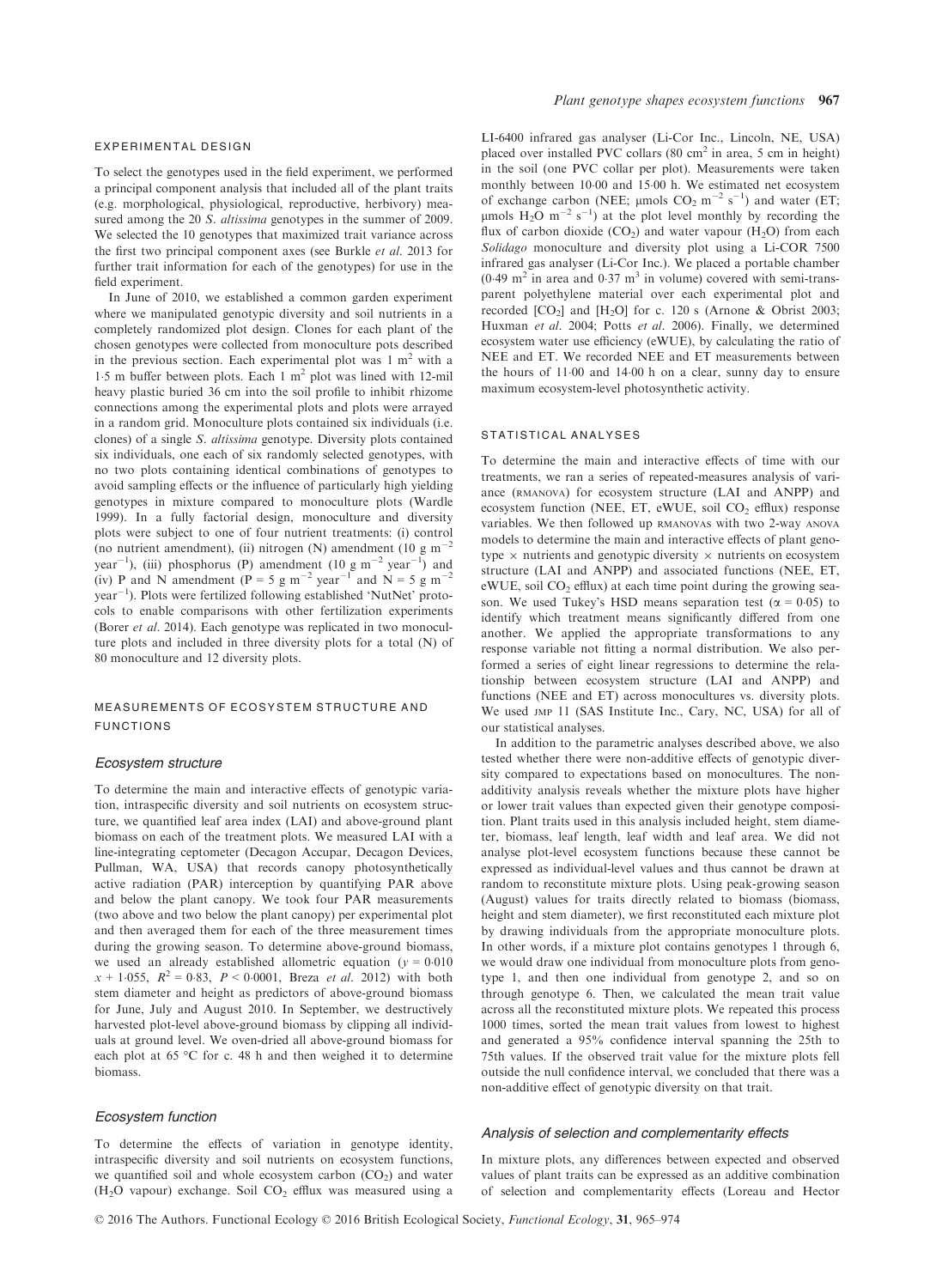#### 968 L. Souza et al.

2001). Selection effects capture whether changes of the relative traits (e.g. biomass) of genotypes in mixtures are non-randomly correlated with those genotypes' traits in monoculture. For example, a selection effect would arise when one of the genotypes in a mixture is very productive in monoculture and that productive genotype also dominates the mixture. Complementarity effects capture any change in the average relative yield in mixture compared with monocultures and thus represent whether genotypes perform better or worse or the same in mixtures relative to monocultures. We calculated selection and complementarity effects for each mixture plot. It is important to recognize that selection and complementarity effects provide no evidence of a significant effect of genotypic diversity; thus, interpreting selection and complementarity is generally more meaningful when the non-additivity analysis produces significant results.

## **Results**

## PLANT GENOTYPE, GENOTYPIC DIVERSITY AND NUTRIENT ADDITION IMPACTS ON ECOSYSTEM STRUCTURE AND FUNCTION OVER TIME

ANPP, LAI, NEE, ET and eWUE differed across time in monoculture plots and diversity plots (Tables S1 and S2, Supporting Information); yet, all variables peaked in September and exhibited the lowest values in July. However, interactions between time  $\times$  plant genotype, time  $\times$  diversity, time  $\times$  nutrients and time  $\times$  genotype  $\times$  diversity  $\times$  nutrients did not significantly influence ecosystem structure (ANPP, LAI) or function (NEE, ET, eWUE) (Tables S1 and S2).

## PLANT GENOTYPE EFFECTS ON ECOSYSTEM STRUCTURE AND FUNCTION

Plant genotype effects on ecosystem structure remained consistent across time, but inconsistently scaled up to influence ecosystem functions. Variation in plant genotype identity strongly influenced ANPP, both within and across time (Table 1). ANPP ranged from 664 to 917 g m<sup>-2</sup> across plant genotypes at the end of the study (Fig. S1). LAI did not vary across genotypes at any of the examined time periods (Fig. S1). On the other hand, ecosystem functions were inconsistently influenced by plant genotypes with carbon dynamics only affected by variation in genotype early in the growing season and water dynamics only influenced by genotypic variation later in the growing season.

The influence of plant genotype on soil  $CO<sub>2</sub>$  efflux, NEE, ET and eWUE differed across months. Individual Solidago genotypes varied in NEE in July  $(-1.43)$  to  $-35.31 \text{ }\mu\text{mol} \text{ } CO_2 \text{ }^{\text{}}\text{m}^{-2} \text{ s}^{-1}$ , August  $(-8.13 \text{ to } -26.44$  $\mu$ mol CO<sub>2</sub> m<sup>-2</sup> s<sup>-1</sup>) and seasonally (-9.59 to -22.69  $\mu$ mol  $CO_2$  m<sup>-2</sup> s<sup>-1</sup>), but not in September (Fig. S2). ET only varied significantly among plant genotypes in August  $(3.85-10.72 \text{ mmol H}_2\text{O m}^{-2} \text{ s}^{-1})$ , September  $(0.81-5.94$ mmol  $H_2O$  m<sup>-2</sup> s<sup>-1</sup>) and seasonally (3-49–7 mmol  $H_2O$  $m^{-2}$  s<sup>-1</sup>), but not in July (Fig. S2). eWUE varied significantly across Solidago genotypes only in July  $(0.94-3.69 \mu \text{mol } CO_2$ :mmol  $H_2O \text{ m}^{-2} \text{ s}^{-1}$  and August  $(1.71-3.68 \text{ \mu mol } CO_2$ :mmol  $H_2O \text{ m}^{-2} \text{s}^{-1}$ ), (Fig. S2). Finally, plant genotype only influenced soil  $CO<sub>2</sub>$  efflux in July (0.70–15.46  $\mu$ mol CO<sub>2</sub> m<sup>-2</sup> s<sup>-1</sup>).

## PLANT GENETIC DIVERSITY EFFECTS ON ECOSYSTEM STRUCTURE AND FUNCTION

Solidago genotypic diversity had minimal impacts on ecosystem structure and function. The only statistically significant impacts of genotypic diversity on ecosystem structure and function were early in the growing season. For instance, LAI was 58% greater in monoculture plots compared to diversity plots early in the growing season, but these effects became insignificant later in the in the growing season. Surprisingly, plant genotypic diversity did not affect ANPP (Table 2).

Genotypic diversity plots had 38% and 43% greater NEE (greater  $CO<sub>2</sub>$  uptake) and eWUE (greater carbon uptake per unit water loss), respectively, compared to monoculture plots in July. However, similar to diversity impacts on ecosystem structure, this effect became insignificant as the growing season progressed (Table 2). Soil  $CO<sub>2</sub>$ efflux and ET did not differ among monoculture and diversity plots. Diversity effects also did not influence the measured ecosystem functions seasonally (averaged across time) (Table 2).

The non-additivity analysis revealed only one difference between the expected and observed values among diversity plots (Fig. S3); specifically, stem diameters were smaller than expected. However, after accounting for multiple comparisons using a false discovery rate of 0-05 (Verhoeven, Simonsen & McIntyre 2005), none of the traits, including stem diameter, showed significant nonadditivity.

## SOIL NUTRIENT EFFECTS ON ECOSYSTEM STRUCTURE AND FUNCTION

Surprisingly, nutrient addition inconsistently influenced few of the ecosystem functions we measured and did not influence ecosystem structure. The only significant effect of nutrient addition was on soil  $CO<sub>2</sub>$  efflux in September (Tables 1 and 2). Phosphorus addition increased soil  $CO<sub>2</sub>$  efflux by c. 30% relative to control and nitrogen addition plots in September. There were no interactions between plant genotype and soil nutrient additions (Table 1) or diversity and soil nutrient additions on the ecosystem structure and function variables we measured (Table 2).

## LINKING ECOSYSTEM STRUCTURE AND FUNCTION ACROSS TREATMENTS

ANPP, not LAI, was a good predictor of ecosystem functions across monoculture and diversity treatments over the growing season. ANPP accounted for  $66\%$  ( $P = 0.008$ )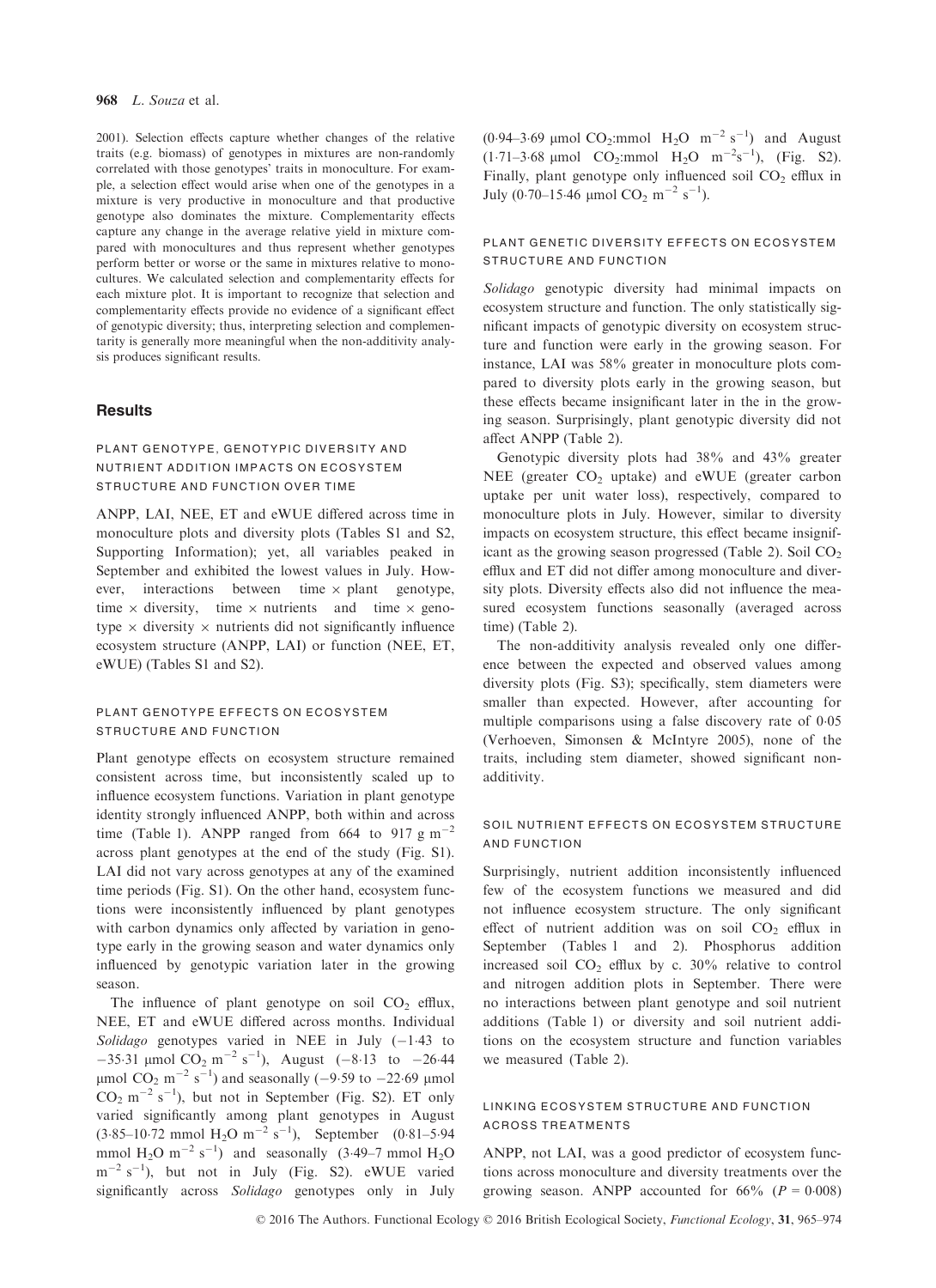| Soil H <sub>2</sub> O and CO <sub>2</sub> efflux) in July, August, September and seasonall     |            |      | ⋋                       |       |                  |                             |                |                  |                             |                 |                    |
|------------------------------------------------------------------------------------------------|------------|------|-------------------------|-------|------------------|-----------------------------|----------------|------------------|-----------------------------|-----------------|--------------------|
| July                                                                                           |            |      | August                  |       |                  | September                   |                |                  | Seasonal                    |                 |                    |
| Source                                                                                         | Ŀ,         | P    | Source                  | F     | P                | Source                      | Ŀ,             | P                | Source                      | F               | P                  |
| Leaf area index                                                                                |            |      |                         |       |                  |                             |                |                  |                             |                 |                    |
| Nutrients                                                                                      | $\ddot{5}$ | 0.30 | Nutrients               | 0.41  |                  | Nutrients                   | 0.23           | 0.80             | Nutrients                   | 0.84            |                    |
| Genotype                                                                                       | 1.51       | 0.19 | Genotype                | 0.88  | 9574<br>959      | Genotype                    | 1.39           |                  | Genotype                    | 1.27            | $0.500$<br>$4.801$ |
| Nutrients x Genotype<br>Biomass (g m <sup><math>-2</math></sup> )                              | 0.77       | 0.70 | Genotype<br>Nutrients × | 0.73  |                  | Nutrients $\times$ Genotype | 0.65           | $0.24$<br>$0.82$ | Nutrients × Genotype        | 0.76            |                    |
| Nutrients                                                                                      | 1.51       | 0.24 | Nutrients               | 0.08  | 0.92             | Nutrients                   | 0.88           | 0.42             | Nutrients                   | 0.56            | 0.64               |
| Genotype                                                                                       | 13.40      | 0.01 | Genotype                | 8.81  | < 0.01           | Genotype                    | 3.41           | 0.01             | Genotype                    | 15.09           | 0.01               |
| Nutrients x Genotype                                                                           | 1.56       | 0.14 | Genotype<br>Nutrients × | 1.39  | 0.21             | Genotype<br>Nutrients ×     | 0.34           | 0.98             | Nutrients x Genotype        | 1.26            | 0.26               |
| Net Ecosystem CO <sub>2</sub> Exchange (µmol CO <sub>2</sub> m <sup>-2</sup> s <sup>-1</sup> ) |            |      |                         |       |                  |                             |                |                  |                             |                 |                    |
| Nutrients                                                                                      | 0.89       | 0.42 | Nutrients               | 1.28  | 0.22             | Nutrients                   |                | 0.79             | Nutrients                   | 0.92            | 0.41               |
| Genotype                                                                                       | 2.39       | 0.05 | Genotype                | 4.26  | ${}_{0.01}$      | Genotype                    | 0.23           | $0.77$<br>0.95   | Genotype                    | 2.36            | 6.06               |
| Nutrients x Genotype                                                                           | 0.34       | 0.99 | Genotype<br>Nutrients × | 1.77  | 0.09             | Nutrients × Genotype        | 0.46           |                  | Nutrients × Genotype        | 0.47            |                    |
| Ecosystem Transpiration (mmol $H_2O$ m <sup>-2</sup>                                           |            |      |                         |       |                  |                             |                |                  |                             |                 |                    |
| Nutrients                                                                                      | 1.73       |      | Nutrients               | 1.24  | 0.30             | Nutrients                   | 0.33           | 0.72             | Nutrients                   | 1.15            | 0.33               |
| Genotype                                                                                       | 0.73       | 0.66 | Genotype                | 2.92  | $0.02$<br>$0.22$ | Genotype                    | 0.31           | 0.94             | Genotype                    | 2.66            | $0.03$<br>0.27     |
| Nutrients x Genotype                                                                           | 0.69       | 0.78 | Genotype<br>Nutrients × | 1.38  |                  | Nutrients × Genotype        | 0.39           | 0.96             | Nutrients × Genotype        | $1\overline{3}$ |                    |
| Ecosystem Water Use Efficiency (umol CO <sub>2</sub> per mmol H <sub>2</sub> O)                |            |      |                         |       |                  |                             |                |                  |                             |                 |                    |
| Nutrients                                                                                      | 0.30       | 0.75 | Nutrients               | 0.57  | 0.57             | Nutrients                   |                |                  | Nutrients                   | 0.75            | 0.48               |
| Genotype                                                                                       | 2.56       | 0.04 | Genotype                | 5.82  | ${}_{0.01}$      | Genotype                    | $0.27$<br>0.48 | 0.76<br>0.86     | Genotype                    | 0.62            | $0.75$<br>0.87     |
| Soil $CO_2$ Efflux (µmol $CO_2$ m <sup>-2</sup> s <sup>-1</sup> )<br>Nutrients x Genotype      | 0.33       | 0.99 | Genotype<br>Nutrients × | 1.07  | 0.42             | Genotype<br>Nutrients ×     | 0.77           | 0.70             | Nutrients $\times$ Genotype | 0.58            |                    |
| Nutrients                                                                                      | 147        | 0.25 | Nutrients               | 1.87  | 0.18             | Nutrients                   | 5.91           | $\overline{0}$   | Nutrients                   | 3.09            | 0.06               |
| Genotype                                                                                       | 2.34       | 0.05 | Genotype                | 1:31  | $0.29$<br>0.40   | Genotype                    | $1-41$         | 0.25             | Genotype                    | 1.78            | $0.14$<br>0.24     |
| Nutrients x Genotype                                                                           | $05 - 1$   | 0.29 | Genotype<br>Nutrients × | $\Xi$ |                  | Genotype<br>Nutrients ×     | 0.56           | 0.87             | Nutrients x Genotype        | 1.36            |                    |

Plant genotype shapes ecosystem functions 969

Statistically significant results shown in bold.

Statistically significant results shown in bold.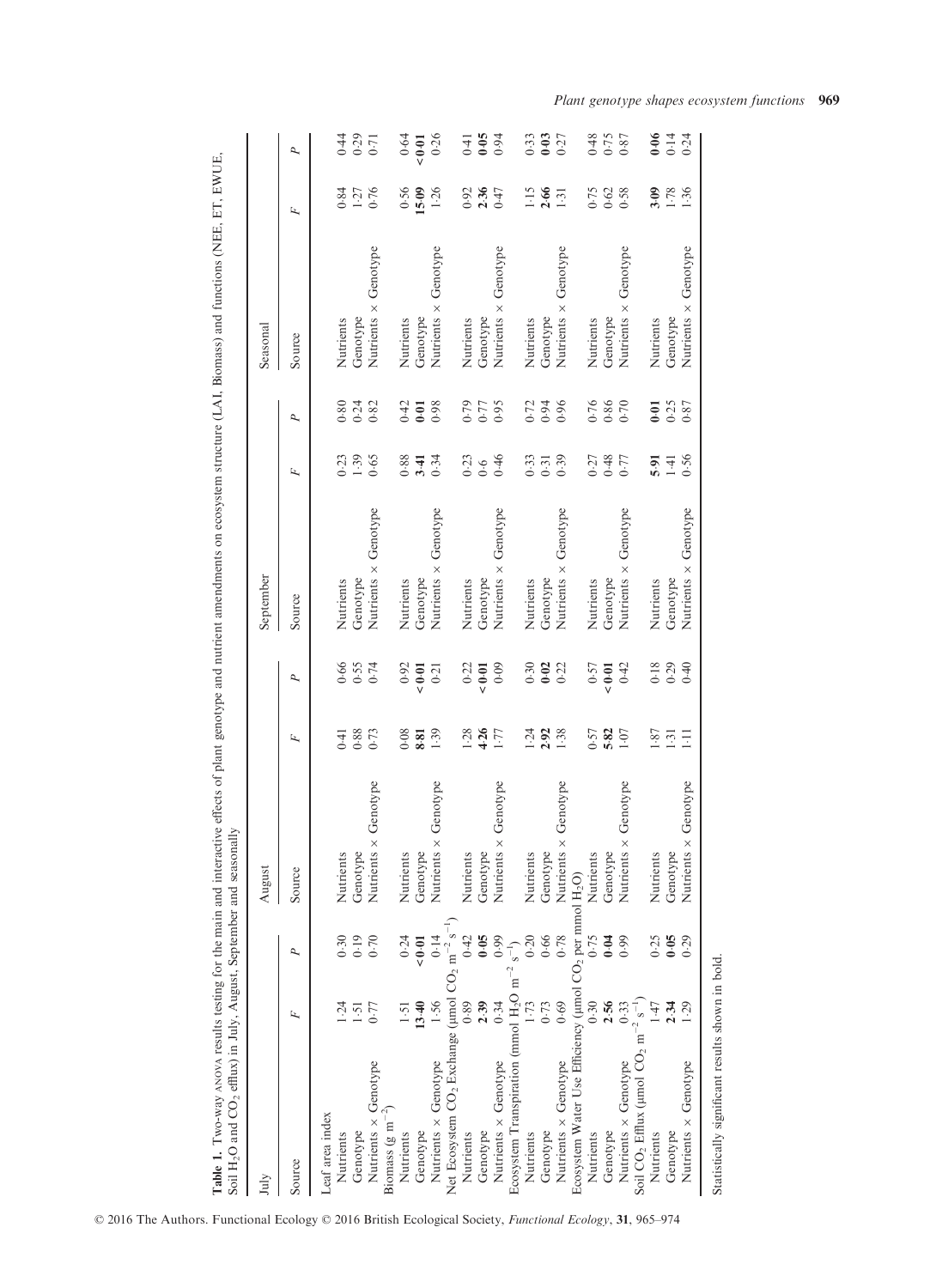| July                                                                                                 |                  |      | August                       |                    |           | September                    |                |      | Seasonal                     |                   |      |
|------------------------------------------------------------------------------------------------------|------------------|------|------------------------------|--------------------|-----------|------------------------------|----------------|------|------------------------------|-------------------|------|
| Source                                                                                               | Ŀ,               | P    | Source                       | Ŀ,                 | P         | Source                       | F              | P    | Source                       | F                 | P    |
| Leaf area index                                                                                      |                  |      |                              |                    |           |                              |                |      |                              |                   |      |
| Nutrients                                                                                            | 2.20             | 0.12 | Nutrients                    | 0.18               | 0.83      | Nutrients                    | 0.48           | 0.62 | Nutrients                    | $\overline{0}$ :0 | 0.74 |
| Diversity                                                                                            | 3.64             | 0.06 | Diversity                    | 0.43               | 0.52      | Diversity                    | 1.09           | 0.30 | Diversity                    | 2.41              | 0.13 |
| Nutrients x Diversity                                                                                | 0.74             | 0.48 | Nutrients $\times$ Diversity | 0.96               | 0.39      | Nutrients $\times$ Diversity | 0.38           | 0.69 | Nutrients × Diversity        | 0.27              | 0.76 |
| Biomass (g m <sup>-2</sup> )                                                                         |                  |      |                              |                    |           |                              |                |      |                              |                   |      |
| Nutrients                                                                                            | 0.73             | 0.49 | Nutrients                    | 0.51               | 0.60      | Nutrients                    | 0.43           | 0.65 | Nutrients                    | 0.91              | 0.44 |
| Diversity                                                                                            | 0.00             | 1.00 | Diversity                    | 0.07               | 0.80      | Diversity                    | 0.05           | 0.82 | Diversity                    | 0.78              | 0.38 |
| Nutrients × Diversity                                                                                | 0.18             | 0.84 | Nutrients x Diversity        | 0.98               | 0.38      | Nutrients $\times$ Diversity | 0.18           | 0.83 | Nutrients × Diversity        | 0.76              | 0.52 |
| Net Ecosystem CO <sub>2</sub> Exchange ( $\mu$ mol CO <sub>2</sub> m <sup>-2</sup> s <sup>-1</sup> ) |                  |      |                              |                    |           |                              |                |      |                              |                   |      |
| Nutrients                                                                                            | 1.64             | 0.20 | Nutrients                    | 0.06               | 0.94      | Nutrients                    | 0.09           | 0.91 | Nutrients                    | 1.17              | 0.32 |
| Diversity                                                                                            | 3.37             | 0.07 | Diversity                    | 1.83               | 0.18      | Diversity                    | 1.56           | 0.22 | Diversity                    | 0.01              | 0.95 |
| Nutrients x Diversity                                                                                | 0.65             | 0.53 | Nutrients × Diversity        | 0.72               | $(6 + 0)$ | Nutrients $\times$ Diversity | 0.54           | 0.59 | Nutrients × Diversity        | 0.28              | 0.75 |
| Ecosystem Transpiration (mmol H <sub>2</sub> O m <sup>-2</sup> s <sup>-1</sup> )                     |                  |      |                              |                    |           |                              |                |      |                              |                   |      |
| Nutrients                                                                                            | $^{89}$          | 0.16 | Nutrients                    | 0.02               | 0.98      | Nutrients                    | 0.27           | 0.76 | Nutrients                    | 1.25              | 0.29 |
| Diversity                                                                                            | 0.81             | 0.37 | Diversity                    | 1.29               | 0.26      | Diversity                    | 0.05           | 0.83 | Diversity                    | 0.08              | 0.78 |
| Nutrients × Diversity                                                                                | 2.19             | 0.12 | Diversity<br>Nutrients ×     | 0.77               | 0.47      | Nutrients $\times$ Diversity | 0.14           | 0.87 | Nutrients $\times$ Diversity | 1.58              | 0.22 |
| Ecosystem Water Use Efficiency (µmol                                                                 |                  |      | $CO2$ per mmol $H2O$ )       |                    |           |                              |                |      |                              |                   |      |
| Nutrients                                                                                            | 2.22             | 0.12 | Nutrients                    | 0.12               | 0.89      | Nutrients                    | 1.17           | 0.32 | Nutrients                    | 0.005             | 66.0 |
| Diversity                                                                                            | 5.74             | 0.02 | Diversity                    | $\overline{0}$ : 0 | 0.75      | Diversity                    | $\overline{0}$ | 0.95 | Diversity                    | 0.25              | 0.62 |
| Nutrients × Diversity                                                                                | $\overline{101}$ | 0.37 | Diversity<br>Nutrients ×     | $\overline{C}$     | 0.90      | Nutrients $\times$ Diversity | 0.28           | 0.75 | Nutrients × Diversity        | 0.16              | 0.85 |
| Soil CO <sub>2</sub> Efflux (µmol CO <sub>2</sub> m <sup>-2</sup> s <sup>-1</sup> )                  |                  |      |                              |                    |           |                              |                |      |                              |                   |      |
| Nutrients                                                                                            | ë.               | 0.28 | Nutrients                    | 0.59               | 0.18      | Nutrients                    | 3.69           | 0.03 | Nutrients                    | 1.61              | 0.21 |
| Diversity                                                                                            | 1.57             | 0.22 | Diversity                    | 0.30               | 0.29      | Diversity                    | 1.85           | 0.18 | Diversity                    | 0.75              | 0.39 |
| Nutrients x Diversity                                                                                | 0.14             | 0.87 | Nutrients $\times$ Diversity | 0.22               | 0.40      | Nutrients $\times$ Diversity | 1.96           | 0.15 | Nutrients x Diversity        | 0.07              | 0.93 |
|                                                                                                      |                  |      |                              |                    |           |                              |                |      |                              |                   |      |

© 2016 The Authors. Functional Ecology © 2016 British Ecological Society, Functional Ecology, 31, 965–974

Statistically significant results shown in bold.

Statistically significant results shown in bold.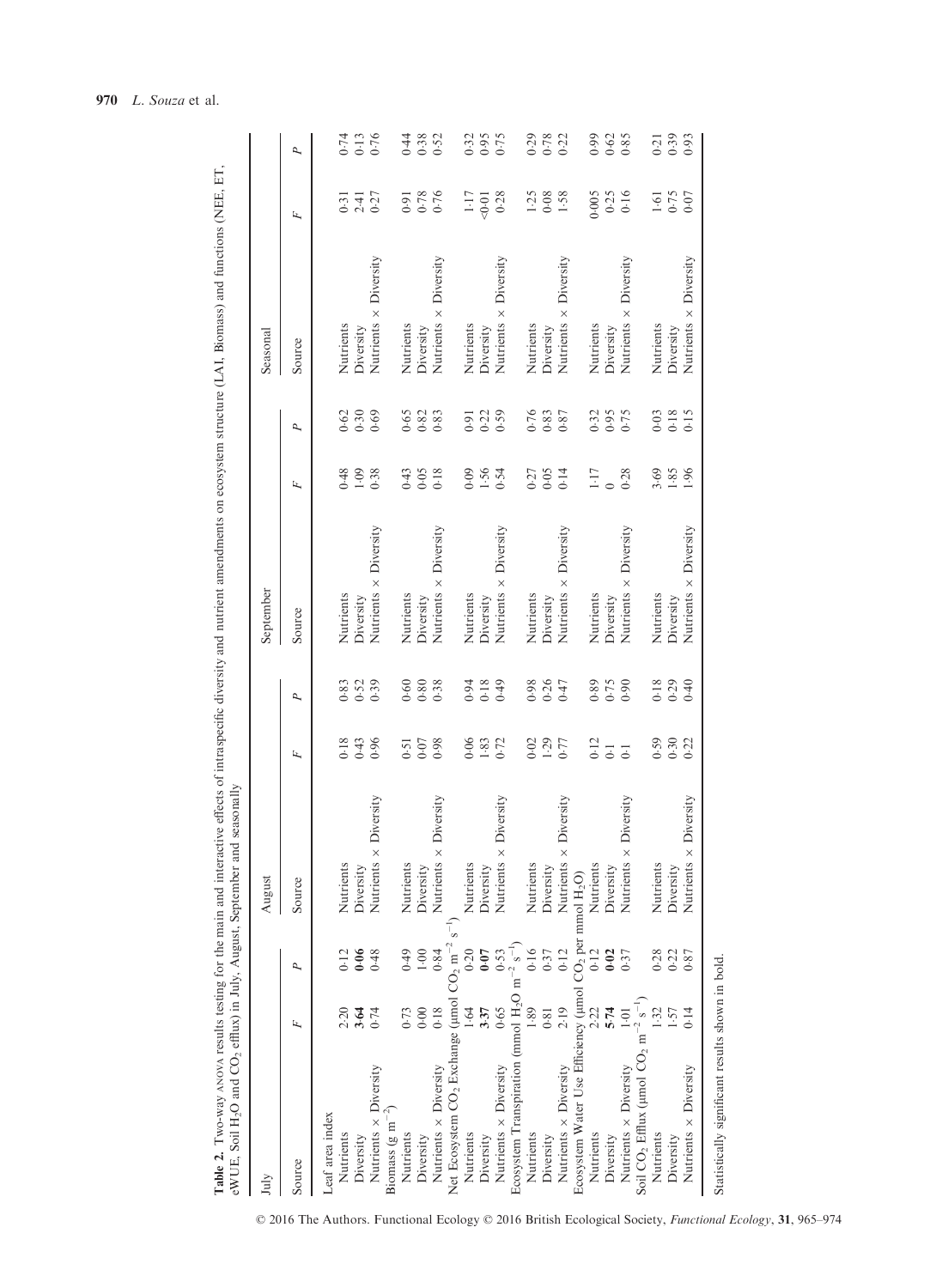

Fig. 1. Linear regressions quantifying the relationships between NEE, ET and ANPP and LAI. ANPP, not LAI, influenced NEE across mixture and monoculture plots. Solid and dashed regression lines indicate mixture and monoculture plots, respectively. Black symbols represent mixture, while white symbols represent monoculture treatments.

and  $51\%$  ( $P < 0.001$ ) of the total variation in NEE across diversity and monoculture plots, respectively (Fig. 1, Table S3). Further, while variation in ANPP across diversity and monoculture plots predicted NEE (e.g. ecosystem CO2 dynamics), only variation in monoculture plot ANPP predicted water dynamics. ANPP accounted for 25%  $(P = 0.001, R^2 = 0.16)$  of the total variation in ET in monocultures only, whereas ANPP effects across diversity plots were not significant (ET  $P = 0.33$ ,  $R^2 = 0.13$ ) (Fig. 1, Table S3). Finally, LAI accounted for very little of the variation in ecosystem functions  $(0.0003 > R^2 < 0.05)$  and its relationship was never significant  $(P > 0.05)$  (Fig. 1, Table S3).

## **Discussion**

Our study contributes to the growing body of research that explores how variation in plant genotype influences ecosystem function (Whitham 2006; Wymore et al. 2011). Overall, we found that genotypic variation, as well as genotypic diversity, influenced ecosystem structure and function in our constructed Solidago plots. However, in contrast to previous work, we found weak direct and no significant interactive effects of soil nutrient level on the structure and function of our experimental ecosystems (Johnson et al. 2008; Crutsinger et al. 2013). The influence of genotype on ecosystem structure remained constant across the growing season, but its influence on function varied over time. Overall, variation in plant genotypic identity was related to carbon dynamics early but not late in the growing season (coefficient of variation (CV) July = 44-3, CV September = 21-6), while the opposite was true for water dynamics (CV July =  $18.9$ , CV September =  $27.9$ ).

# PLANT GENOTYPE INFLUENCES ANPP AND ASSOCIATED ECOSYSTEM-LEVEL CARBON AND WATER DYNAMICS

Our work supports findings that plant genotype can alter plant carbon and water dynamics in both woody and herbaceous ecosystems (e.g. Madritch & Hunter 2003; Breza et al. 2012). At our site, genotype explained c. 44% (model  $R^2$ ) of the total variation in water and carbon fluxes. However, the influence of genotype varied across the growing season; a pattern that likely emerged because genotypes vary in their growth rates over the growing season (Breza et al. 2012). When a greater proportion of genotypes in the population grow faster early in the growing season than other genotypes, a differential demand for  $CO<sub>2</sub>$  among genotypes would emerge early, but not late, in the season. Additionally, later in the season all genotypes stop growing to allocate carbon towards reproduction, a pattern highlighted by the first day of flowering data (Breza et al. 2012; Burkle et al. 2013). Thus, the variation in reproduction across genotypes may begin to alter carbon and water dynamics to a larger extent to affect growth rates earlier rather than later in the growing season (Breza et al. 2012; Burkle et al. 2013). This pattern is evident in our data; early in the growing season (e.g. June to July) above-ground biomass across plant genotypes increased by 23-fold, whereas later on in the growing season growth rates slowed and above-ground biomass only increased by 35% (Fig. S1; e.g. from July to August). Temporal variation in plant growth can be indicative of changes in plant physiology, phenology, resource availability and/or of negative plant–soil feedback increasing over time (Bazzaz 1996; Pendergast, Burke & Carson 2013; Jones 2014). Interestingly, in our study plant genotype had a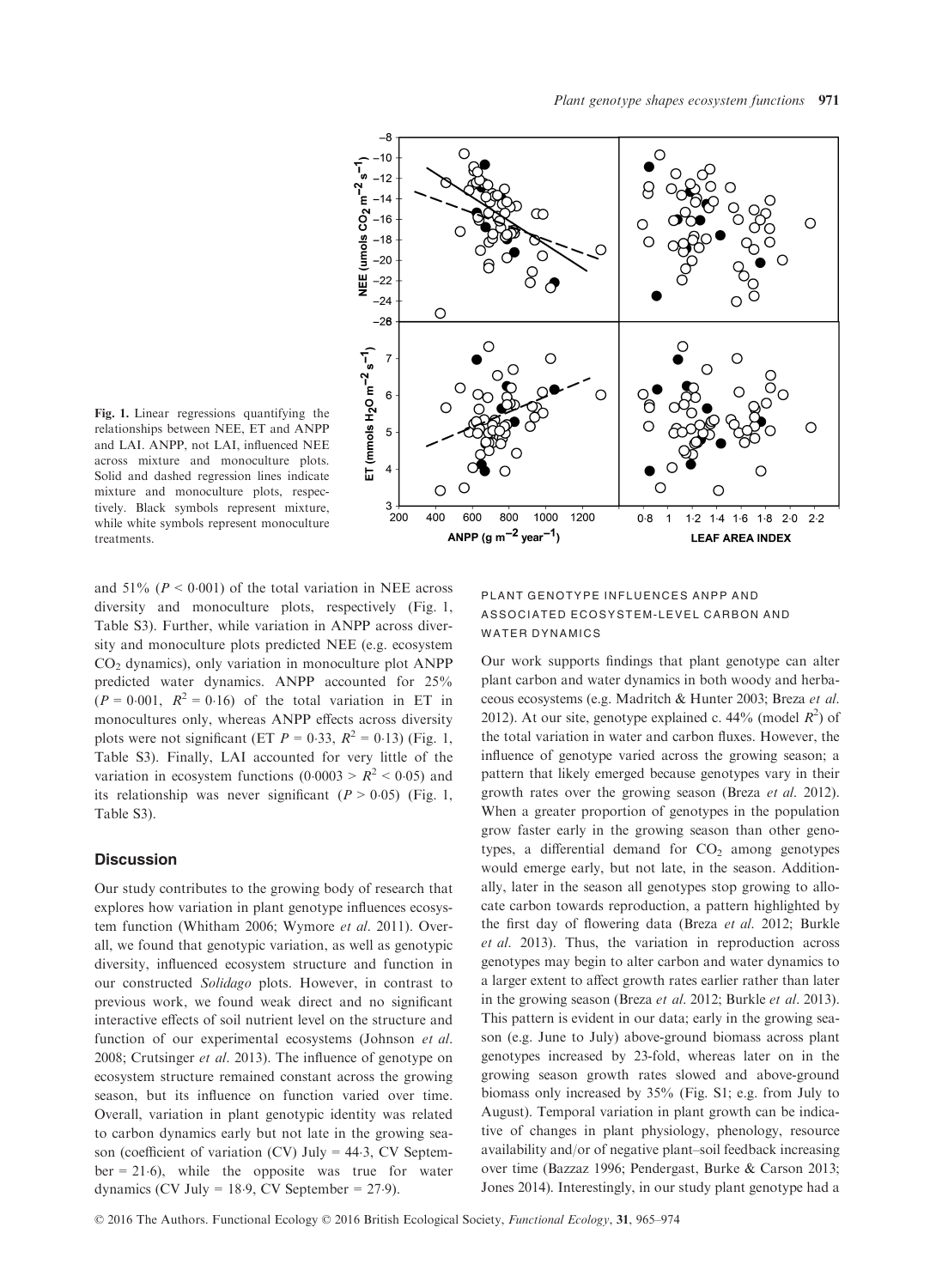## 972 L. Souza et al.

larger influence on water dynamics at the peak of the growing season. Thus, as soil moisture became more limiting at the peak of the growing season, genotypic variation in water use efficiency emerged. Given that global changes may alter genotypic distributions of plants across systems as well as seasonal water availability (Fisher et al. 2014), our data suggest that these genotypic and environmental changes may scale up to influence the seasonal dynamics of ecosystem carbon and water balance (Enquist et al. 2015).

## COMMUNITY GENOTYPIC DIVERSITY MINIMALLY IMPACTS ECOSYSTEM STRUCTURE AND FUNCTION

Our study indicates that plant genotype, rather than genotypic diversity per se, strongly drives ecosystem function; a pattern also observed in other studies (Madritch, Donaldson & Lindroth 2006; Crutsinger, Sanders & Classen 2009; but see Madritch & Hunter 2002). Niche complementarity (i.e. niche partitioning and facilitation) (Hooper et al. 2005) and selection effects (Huston 1997; Wardle 1999; Loreau & Hector 2001) may drive previously observed positive relationships between species diversity and community structure (i.e. ANPP, LAI), and ecosystem function (i.e. Hooper et al. 2005). Here, complementarity effects dominated, but they were not consistently positive (negative complementarity effects might be more appropriately called competition effects, but this distinction is not often made). Because complementarity effects were both positive and negative, there was no detectable effect of diversity on biomass (Figs S3 and S4). This mix of positive and negative complementarity suggests a mixture of facilitative and competitive interactions between genotypes in mixture plots and is unsurprising given that there was no non-additive effect of diversity on any plant trait (after accounting for multiple comparisons). Selection effects were weak and unrelated to the magnitude of complementarity effects, suggesting that covariance between a genotype's traits in monoculture and that same genotype's traits in mixtures was of little importance. However, greater facilitation (e.g. positive feedbacks) within genotypes may increase productivity in monocultures, enhancing ecosystem structure such as above-ground net primary productivity (Bever, Westover & Antonovics 1997; Bever et al. 2010). To further explore these patterns, future work should tease apart the relative influence of niche complementarity mechanisms, facilitation vs. niche partitioning, on how genotypic diversity influences the functioning of ecosystems.

## SOIL NUTRIENTS DID NOT INTERACT WITH PLANT GENOTYPE OR GENOTYPIC DIVERSITY TO AFFECT ECOSYSTEM STRUCTURE AND FUNCTION

Contrary to our prediction, there was no overall effect of soil nutrients and soil nutrients did not interact with plant genotype or genotypic diversity to influence any of the processes we measured. The lack of nutrient effects was surprising given that grasslands are generally strongly nitrogen

limited (Elser et al. 2007; Gruner et al. 2008; Borer et al. 2014). However, we should note that we did not directly measure soil nitrogen or phosphorus availability; hence, it is possible that fertilization did not impact productivity as a result of a lack of limitation by either nutrient in our study system. Prior work in old fields close to this study site also found no evidence for N limitation of primary productivity with high rates of fertilization (Blue et al. 2011; Wright et al. 2014); thus, another factor, such as soil water availability, must limit productivity in this ecosystem. Similarly, in a contrasting ecosystem, marine seagrass productivity was generally not influenced by the interaction among genotype, genotypic diversity and nutrient availability (Thomas et al. 2011). However, the opposite patterns were found in a pine forest, where respiratory  $CO<sub>2</sub>$  fluxes in Pinus taeda clones varied in their response to soil nitrogen fertilization (Stovall, Seiler & Fox 2013). Clearly, there is divergence in the response of ecosystems to nutrient additions, genotype and genotypic diversity. Extant ecosystem properties such as nutrient constraints and soil physical properties as well as differences in nutrient use efficiencies among study organisms and overall differences in plasticity across taxa may explain the variation among studies. Experiments that cross the genotype identity of plants with different nutrient constraints across a broad nutrient gradient would begin to tease apart the divergence in research results across these contrasting ecosystems.

# ANPP PREDICTS THE NET ECOSYSTEM EXCHANGE OF CARBON AND WATER ACROSS MONOCULTURE AND DIVERSITY PLOTS

Not surprisingly, ANPP was correlated with NEE and ET (Baldocchi 2008) in our experiment. More productive genotypes had higher rates of net ecosystem water and carbon exchange. Similar to other studies (Wilsey & Polley 2004), this effect was detectable in the diversity plots for seasonal NEE of  $CO<sub>2</sub>$ , but not for ET. Diversity plots with lower and higher ANPP showed similar ranges in ecosystem function (e.g. ET values). A possible explanation for the lack of relationship between ANPP and ET in the diversity plots is that the diversity plots in our experiment had a narrower range of ANPP (e.g. 600–1000 g m<sup>-2</sup>) than the monoculture plots (e.g. 400–1300 g m<sup>-2</sup>).

Variation in biodiversity can also influence ANPP, LAI and whole ecosystem  $CO<sub>2</sub>$  uptake (Hooper *et al.* 2005). Generally speaking, in previous studies that manipulated plant biodiversity the number of species in a plot were positively associated with an increase in ANPP, LAI (Tilman, Wedin & Knops 1996) and NEE (Wilsey & Polley 2004). Surprisingly, we did not find a significant relationship between genotypic diversity and LAI. We also found no relationship between LAI and the ecosystem functions we measured, but we did find a relationship between function and ANPP. One potential reason for this discrepancy may be that ANPP integrates stems and leaves that collectively influence ecosystem functions, whereas LAI only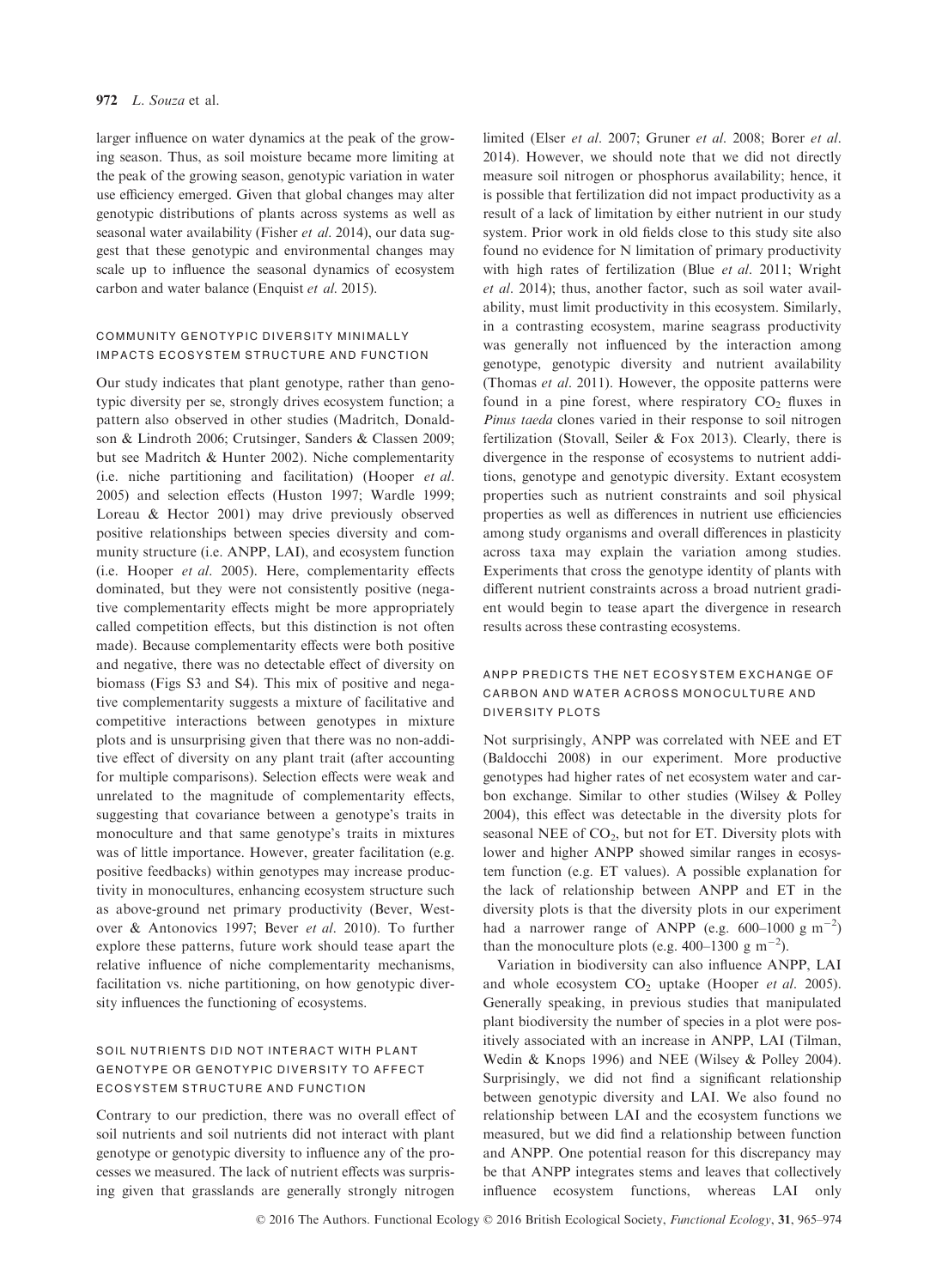incorporates leaf area. One common explanation for the positive effect of interspecific diversity is that trait differences among species increase ANPP, LAI and NEE (Hooper et al. 2005). In our system, key traits that predicted ANPP (but not LAI) were stem diameter and plant height. In fact, the relative importance of genotype and diversity can shift depending on context (species diversity example: Tilman, Lehman & Thomson 1997). The observed lack of variation in productivity across diversity treatments is likely due to statistical averaging, through which mixing many genotypes in one plot moderates the effects of genotypes with extreme traits values or contributions to ecosystem processes. In our case, extreme genotypes exhibited the highest and lowest values for both ecosystem structure and function variable values and mixing these genotypes in the diversity treatments likely muted the overall impacts of diversity on ecosystem structure and function.

There is a growing appreciation that within-species variation can have as large an impact on communities and ecosystems as among-species variation (Crutsinger et al. 2006). Arguably, this should not be surprising; from an evolutionary standpoint, genotype variation is roughly a smaller-scale version of species variation, and the fact that species variation affects communities and ecosystems is considered unremarkable. Global changes such as nitrogen deposition and warming are shaping the distribution and function of plant genotypes in the landscape (Treseder & Vitousek 2001; Madritch, Donaldson & Lindroth 2006). Our data show that variation in plant genotype can alter important ecosystem carbon and water dynamics. Thus, global change driven shifts in genotypes on the landscape may scale up to alter important ecosystem processes. Exploring how variation in genotype identity is influenced by global change and how those changes may influence the exchange of carbon and water with the atmosphere is an important next step in this line of research.

#### Acknowledgements

We would like to thank L. Breza, M. Cregger, O. Schmitz and H. Smith for helping with plant collections. E. Austin, L. Breza, M. Cregger, S. Kuebbing, D. Lusk, L. Marsh, M. Olive, A. Pfennigwerth, G. Robinson, T. Simberloff, K. Sloop, H. Smith, H. Tran, J. Welch and P. Wright were instrumental in establishing the field experiment. A Junior Directed Research and Development (JDRD) grant through the Science Alliance Program at the University of Tennessee to A.T.C. and N. Sanders supported this work. The American Association of University Women (AAUW) funded L.S. with an American Fellowship Award. A.T.C. was also funded by The Danish National Research Foundation (DNRF96) funded the Center for Macroecology, Evolution and Climate.

#### Data accessibility

Data deposited in the SHAREOK Repository: [http://dx.doi.org/](http://dx.doi.org/10.15763/grd.tbp2010) [10.15763/grd.tbp2010.](http://dx.doi.org/10.15763/grd.tbp2010)

#### **References**

Arnone, J.A. & Obrist, D. (2003) A large daylight geodesic dome for quantification of whole-ecosystem  $CO<sub>2</sub>$  and water vapour fluxes in arid shrublands. Journal of Arid Environments, 55, 629–643.

- Baldocchi, D. (2008) 'Breathing' of the terrestrial biosphere: lessons learned from a global network of carbon dioxide flux measurement systems. Australian Journal of Botany, 56, 1–26.
- Bazzaz, F.A. (1996) Plants in Changing Environments: Linking Physiological, Population, and Community Ecology. Cambridge University Press, Cambridge, UK.
- Bever, J.D., Westover, K.M. & Antonovics, J. (1997) Incorporating the soil community into plant population dynamics: the utility of the feedback approach. Journal of Ecology, 85, 561–573.
- approach. Journal of Ecology, 85, 561–573.<br>Bever, J.D., Dickie, I.A., Facelli, E. et al. (2010) Rooting theories of plant community ecology in microbial interactions. Trends in Ecology and Evolution, 25, 468–4688.
- Blue, J.D., Souza, L., Classen, A.T., Schweitzer, J.A. & Sanders, N.J. (2011) The variable effects of soil nitrogen availability and insect herbivory on aboveground and belowground plant biomass in an old-field ecosystem. Oecologia, 167, 771–780.
- Borer, E.T., Seabloom, E.W., Gruner, D.S. et al. (2014) Herbivores and nutrients control grassland via light limitation. Nature, 508, 517–520.
- Breza, L.C., Souza, L., Sanders, N.J. & Classen, A.T. (2012) Within and between population variation in plant traits predicts ecosystem functions associated with a dominant plant species. Ecology and Evolution, 2, 1151–1161.
- Burkle, L.A., Souza, L., Genung, M.A. & Crutsinger, G.M. (2013) Plant genotype, nutrients, and G  $\times$  E interactions structure floral visitor communities. Ecosphere, 4, 1–20.
- Cardinale, B.J., Duffy, J.E., Gonzales, E. et al. (2012) Biodiversity loss and its impact on humanity. Science, 486, 59–67.
- Cornelissen, J.H.C., Lavorel, S., Garnier, E. et al. (2003) A handbook of protocols for standardized and easy measurements of plant functional traits worldwide. Australian Journal of Botany, 51, 335–380.
- Crutsinger, G.M., Sanders, N.J. & Classen, A.T. (2009) Comparing intraand inter-specific effects on litter decomposition in an old-field ecosystem. Basic and Applied Ecology, 10, 535-543.
- Crutsinger, G.M., Collins, M.D., Fordyce, J.A., Gompert, Z., Nice, C.C. & Sanders, N.J. (2006) Plant genotypic diversity predicts community structure and governs an ecosystem process. Science, 313, 966-968.
- Crutsinger, G.M., Reynolds, W.N., Classen, A.T. & Sanders, N.J. (2008) Disparate effects of plant genotypic diversity on foliage and litter arthropod communities. Oecologia, 158, 65–75.
- Crutsinger, G.M., Gonzalez, A.L., Crawford, K. & Sanders, N.J. (2013) Local and latitudinal variation in abundance: the mechanisms shaping the distribution of an ecosystem engineer. Peer Journal, 1, e100.
- De Deyn, G.B., Cornelissen, H.C. & Bardgett, R.D. (2008) Plant functional traits and soil carbon sequestration in contrasting biomes. Ecology Letters, 11, 516–531.
- Díaz, S., Kattge, J. & Cornelissen, J.H.C. et al. (2016) The global spectrum of plant form and function. Nature, 529, 167–177.
- Elser, J.J., Bracken, M.E. & Cleland, E.E. et al. (2007) Global analysis of nitrogen and phosphorus limitation of primary producers in freshwater, marine and terrestrial ecosystems. Ecology Letters, 10, 1135–1142.
- Enquist, B.J., Norberg, J., Bonser, S.P., Violle, C., Webbjj, C.T., Henderson, A., Sloat, L.L. & Savage, V.M. (2015) Scaling from traits to ecosystems: developing a general trait driver theory via integrating trait-based and metabolic scaling theories. Advances in Ecological Research, 52, doi: [10.1016/bs.aecr.2015.02.001](http://dx.doi.org/10.1016/bs.aecr.2015.02.001)
- Fisher, D.G., Chapman, S.K., Classen, A.T., Gehring, C.A., Grady, K.C., Schweitzer, J.A. & Whitham, T.G. (2014) Marschner review: plant genetic effects on soils under climate change. Plant and Soil, 379, 1–19.
- Genung, M.A., Bailey, J.K. & Schweitzer, J.A. (2012) Welcome to the neighbourhood: interspecific genotype by genotype interactions in Solidago influence above- and belowground biomass and associated communities. Ecology Letters, 15, 65-73.
- Genung, M.A., Lessard, J.P., Brown, C.B. et al. (2010) Non-additive effects of genotypic diversity increase floral abundance and abundance of floral visitors. PLoS ONE, 5, e8711.
- Gross, R.S. & Werner, P.A. (1983) Relationships among flowering phenology, insect visitors, and seed-set of individuals- experimental studies on 4 co-occurring species of goldenrod (Solidago, Compositae). Ecological Monographs, 53, 95–117.
- Gruner, D.S., Smith, J.E., Seabloom, E.W. et al. (2008) A cross-system synthesis of consumer and nutrient resource control on producer biomass. Ecology Letters, 11, 740–755.
- Halverson, K., Heard, S.B., Nason, J.D. & Stireman, J.O. (2008) Origins, distribution, and local co-occurrence of polyploid cytotypes in Solidago altissima (Asteraceae). American Journal of Botany, 95, 50–58.